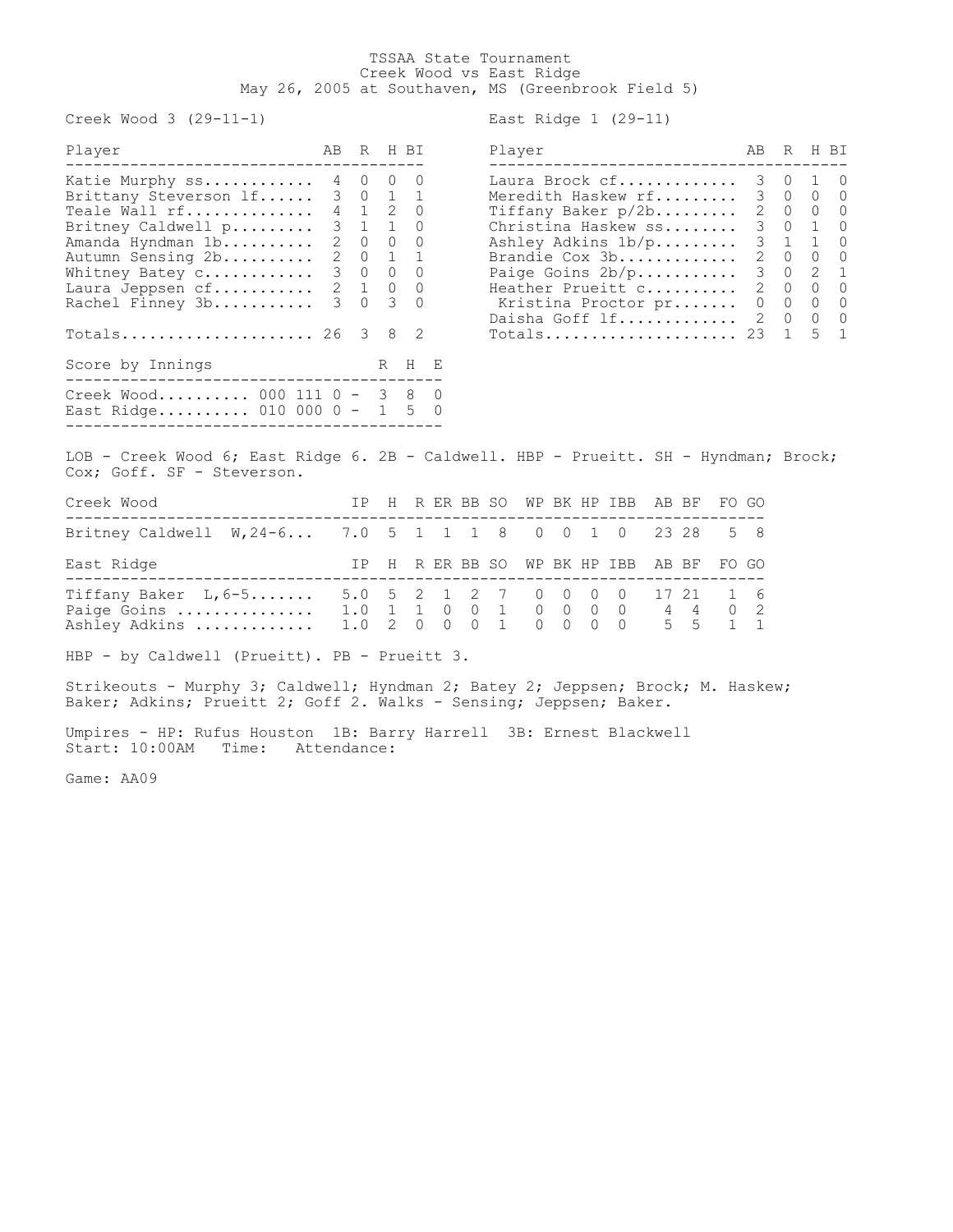## TSSAA State Tournament Creek Wood vs East Ridge May 26, 2005 at Southaven, MS (Greenbrook Field 5)

Creek Wood 3 (29-11-1)

| Player                                                                                                                                                                                                                                                            | AB |                |                | R H RBI BB SO PO A LOB    |  |   |                    |  |  |
|-------------------------------------------------------------------------------------------------------------------------------------------------------------------------------------------------------------------------------------------------------------------|----|----------------|----------------|---------------------------|--|---|--------------------|--|--|
| -----------------------------------<br>Xatie Murphy ss 4 0 0 0 0 0 3 0 2 0<br>Brittany Steverson 1f 3 0 1 1 0 0 0 0 0 1<br>Teale Wall rf 4 1 2 0 0 0 1 0 2<br>Britney Caldwell p 3 1 1 0 0 1 0 4 0<br>Amanda Hyndman 1b 2 0 0 0 0 0<br>Totals 26 3 8 2 2 9 21 7 6 |    |                |                |                           |  |   | ------------------ |  |  |
| East Ridge 1 (29-11)                                                                                                                                                                                                                                              |    |                |                |                           |  |   |                    |  |  |
| Player<br>-------------------------------------                                                                                                                                                                                                                   |    |                |                | AB R H RBI BB SO PO A LOB |  |   |                    |  |  |
| $Totals$ 23                                                                                                                                                                                                                                                       |    | $\overline{1}$ | 5 <sup>5</sup> |                           |  |   | 1 1 8 21 10 6      |  |  |
| Score by Innings                                                                                                                                                                                                                                                  |    |                |                | R H E                     |  |   |                    |  |  |
| Creek Wood 000 111 0 - 3 8 0<br>East Ridge 010 000 0 - 1 5 0                                                                                                                                                                                                      |    |                |                |                           |  |   |                    |  |  |
| LOB - Creek Wood 6; East Ridge 6. 2B - Caldwell. HBP - Prueitt. SH -<br>Hyndman; Brock; Cox; Goff. SF - Steverson.<br>Creek Wood More IP H R ER BB SO AB BF                                                                                                       |    |                |                |                           |  |   |                    |  |  |
| Britney Caldwell 7.0 5 1 1 1 8 23 28                                                                                                                                                                                                                              |    |                |                |                           |  |   |                    |  |  |
| IP H R ER BB SO AB BF<br>East Ridge                                                                                                                                                                                                                               |    |                |                |                           |  |   |                    |  |  |
| Tiffany Baker 5.0 5 2 1 2 7 17 21<br>Paige Goins 1.0 1 1 0 0 1 4 4<br>Ashley Adkins 1.0 2 0 0 0 1 5                                                                                                                                                               |    |                |                |                           |  | 5 |                    |  |  |
| Win - Caldwell $(24-6)$ . Loss - Baker $(6-5)$ . Save - None.<br>HBP - by Caldwell (Prueitt). PB - Prueitt 3.<br>Umpires - HP: Rufus Houston 1B: Barry Harrell 3B: Ernest Blackwell<br>Start: 10:00AM Time: Attendance:                                           |    |                |                |                           |  |   |                    |  |  |

Game: AA09